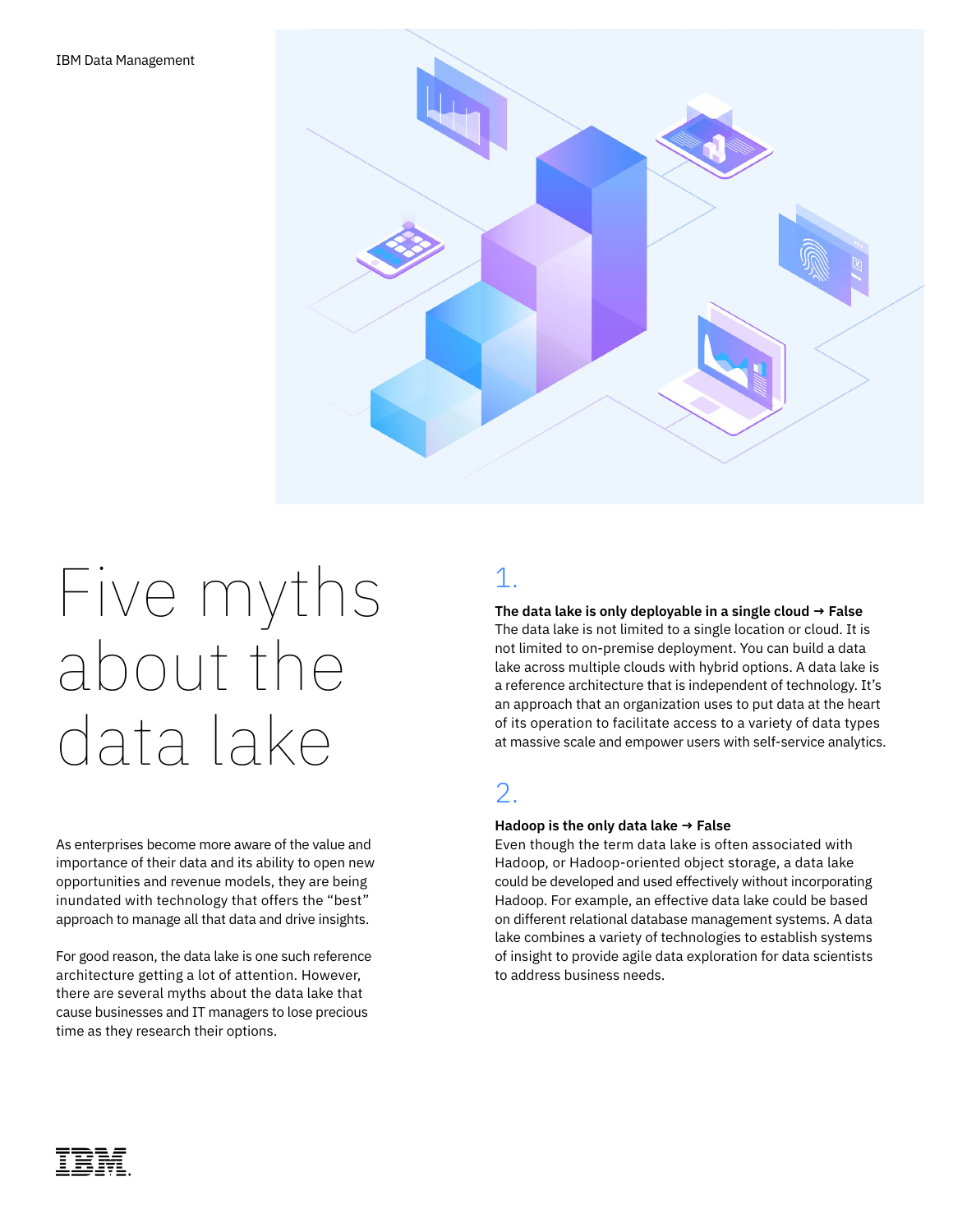

## 3.

#### **You can use data lakes to dump any data—no governance required → False**

While software and hardware are key components of a data lake solution, equally important are the cataloging of data, quality of data and data governance and management processes.

Just as some data warehouses have become massive blackholes from which vast amounts of data never escape, a data lake can become a data swamp if good governance policies are not applied.

## 4.

**Data lake success is measured by delivering access → False** Dumping data into a central location is not a true analytics solution. The goal is to run data analyses that produce meaningful business insights, as well as to uncover new revenue streams, customer retention models or product extensions.

But that data must be trusted, relevant and available for all consumers of data. A data lake needs an intelligent metadata catalog that can relate to business terminology, moving cryptic coded data and making it more understandable with context. It will also attribute to the source and quality of data from both structured and unstructured information assets and governance fabric to ensure that information is protected, standardized, efficiently managed, and trustworthy.

## 5.

**The data lake is a replacement for a data warehouse → False** The data lake can incorporate multiple enterprise data warehouses (EDW), plus other data sources such as those from social media or IoT. These all come together in the data lake where governance can be embedded, simplifying trusted discovery of data for users throughout the organization.

Therefore, a data lake augments EDW environments to allow, enable or empower data scientists and analysts to easily explore their data and discover new perspectives, insights, and opportunities to accelerate innovation and business growth.